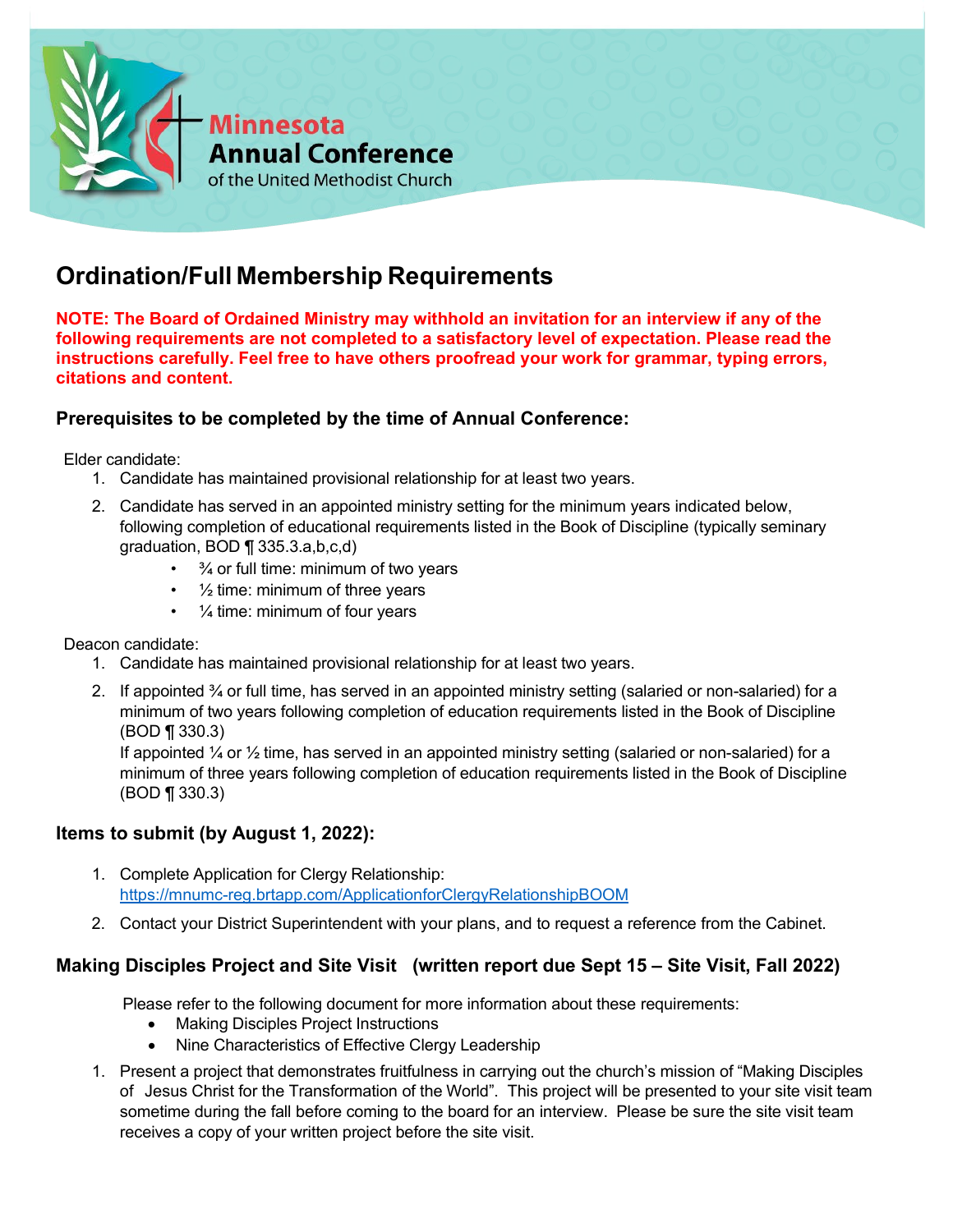2. You will receive a site visit by two or three members of the Board of Ordained Ministry during the fall before your interview meeting. They will contact you to make arrangements for the visit. You will be asked to give the SPRC-Oversight Feedback Form to the appropriate committee depending on which group supervises your work. (Typically, you would have an oversight committee if you are not serving a church.) This form needs to be completed prior to the site visit. You will also be asked to give the Making Disciples Project Evaluation-Participant form to the group of persons who participated in the project and who will be talking with the site visit team and have them fill it out prior to your visit. If you serve in a multi-staff church, there will also be Discussion Questions for Multi-Church Staff document to be given to the senior pastor. All forms and Site Visit Instructions are available on the website: [https://www.minnesotaumc.org/commissioning-and-ordination-requirements.](https://www.minnesotaumc.org/commissioning-and-ordination-requirements)

## **Items to submit (by December 1, 2022):**

- 1. Update Biographical Form:<https://mnumc-reg.brtapp.com/BiographicalInformation>
- 2. Medical Summary Forms:
	- a. Please complete the candidate health statement: [https://mnumc](https://mnumc-reg.brtapp.com/CandidateHealthStatement)[reg.brtapp.com/CandidateHealthStatement](https://mnumc-reg.brtapp.com/CandidateHealthStatement)
	- b. Submit your physician summary form (pdf on website)

(If you have previously submitted a physician's form, do not re-submit unless the form is more than 3 years old, or you have had significant health changes in the interim.)

- 3. Seminary/Graduate School Transcripts. Please have a transcript of any educational credits completed since provisional membership sent to the Registrar. Your studies must include "a minimum of twenty-four semester hours of graduate theological studies in the Christian faith, including the areas of: Old Testament; New Testament; theology; church history; mission of the Church in the world; evangelism; worship/liturgy; and United Methodist doctrine, polity and history" 2016 Book of Discipline (¶ 324.4a). For Elder candidates, United Methodist Studies "shall include a minimum of two semesters or three quarter hours in each of the fields of United Methodist history, doctrine, and polity" 2016 Book of Discipline (¶ 335.3.d).
- 4. LeaderWise Psychological Evaluation Phase 2. Contact the Registrar when you are ready to start your psychological evaluation – this may take 2-3 months to complete, so please plan ahead.
- 5. Updated Photo. (not required if submitted electronically in the last three years.)
- **Reference/Recommendation** (Recommended by Dec. 15, DS can negotiate deadline with Registrar) This would be the reference requested from your DS at the time of your application. Deacons, if you are not under appointment, please also request this from the supervisor in your ministry setting[. https://mnumc](https://mnumc-reg.brtapp.com/ReferenceFormOrdination)[reg.brtapp.com/ReferenceFormOrdination](https://mnumc-reg.brtapp.com/ReferenceFormOrdination)

## **Written work and sermon submission (to be completed by December 1, 2022)**

IMPORTANT: Please refer to the following documents to help guide you in your written work (graduate school level writing is expected):

- a. Guidelines for Submitting Written Work <https://www.minnesotaumc.org/files/websites/www/Guidelines+for+Submitting+Written+Work.pdf>
- b. Plagiarism Policy <https://www.minnesotaumc.org/files/websites/www/BOM+Plagiarism+Policy1.pdf>
- 1. Updated Autobiographical Statement. If desired, please update your previous document that contained a concise autobiographical statement, including information on your family background, your formative